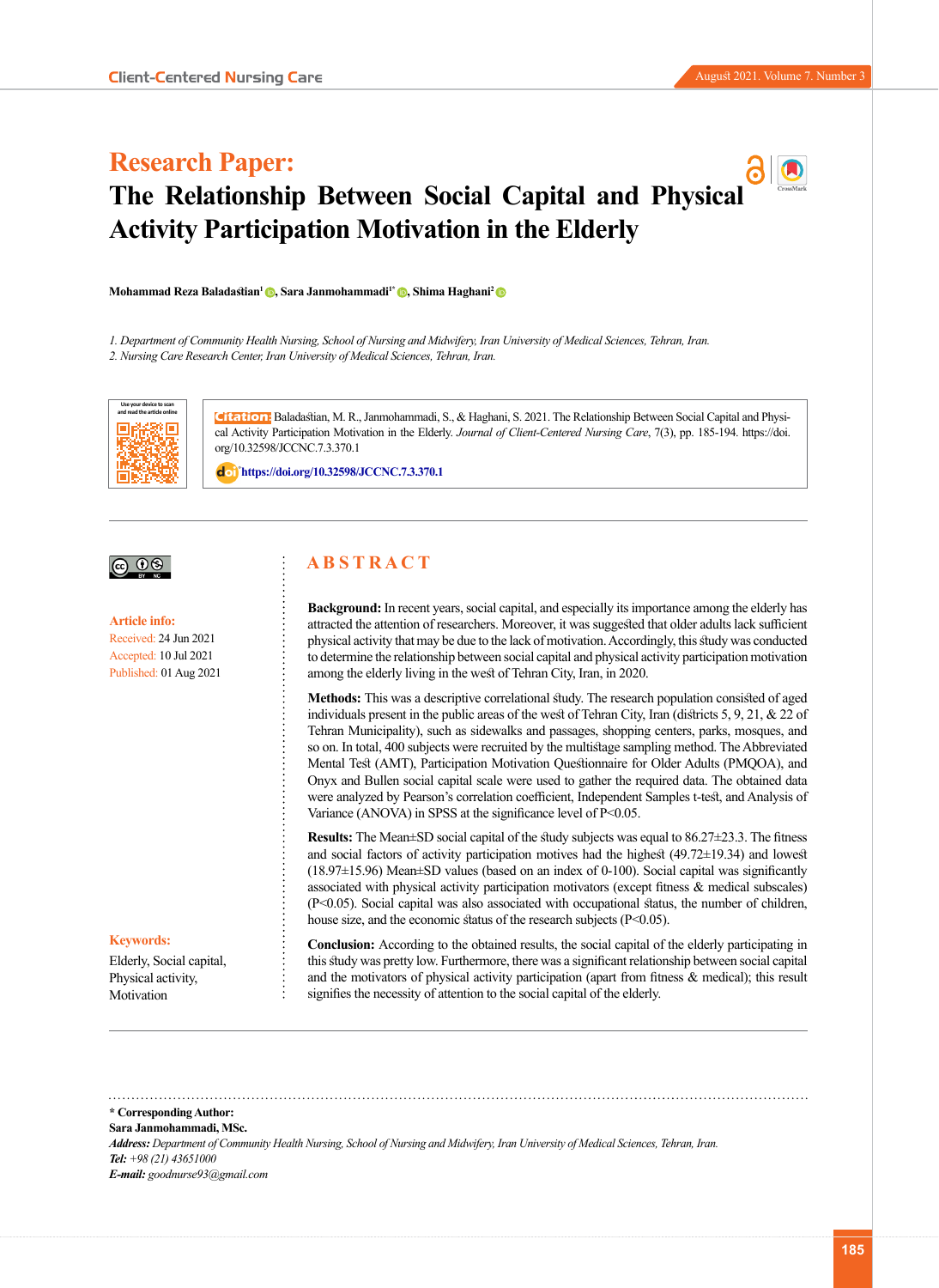## **Highlights**

● The average social capital of the elderly living in the west of Tehran was pretty low.

● Social capital was associated with the motivation to participate in physical activity in the elderly living in the west of Tehran.

● Social capital was also associated with occupational status, the number of children, house size, and the economic status of the study subjects.

## **Plain Language Summary**

Social capital and especially its importance among the elderly has attracted the attention of researchers. Moreover, it has been suggested that older adults have an insufficient physical activity which seems to be due to the lack of motivation. According to the obtained results, the social capital of the elderly participating in this study was pretty low. Also, there were substantial relationships between social capital and the motivators of physical activity participation (apart from fitness & medical) which signifies the necessity of attention to the social capital of the elderly.

## **1. Introduction**



dvances in healthcare also the prevention and management of communicable diseases have increased life expectancy and the number of older people, especially in developing countries [\(Moradinejad et](#page-8-0) [al. 2010\)](#page-8-0). According to the World Health

Organization (WHO), the number of people aged  $\geq 60$ years will triple between 2000 and 2050 (WHO 2012). By that time, about 2 billion individuals, or 20% of the world's population, will be  $\geq 60$  years (UN 2012). According to census data in 1956, approximately 5% of the population of Iran were aged  $\geq 60$  years; however, according to the latest census conducted in 2016, the number of individuals aged over 60 years in Iran is reported to be approximately 7.5 million (9.3%) [\(SCI 2018a\).](#page-9-0) The world's population is aging. Statistics also suggested the rapid and worrying growth of the aging phenomenon in Iran, especially in the last two decades. An aging explosion is estimated to occur in Iran, in 2031 (UNFPA 2019). It is expected that the elderly population of Iran reach >10% by 202[3 \(Delshad](#page-7-0) [Noghabi et al. 2013\)](#page-7-0). Therefore, Iran is at risk of aging, as a very serious issue. Furthermore, the costs of caring for the elderly and improper infrastructure, also, the consequences of reducing the country's labor force are critical; an old society will suffer from a shortage of labor.

Aging is associated with anatomical, biopsychological, and other debilitating consequences. A major and influential issue on the health of the elderly is its social consequences and how they affect other problems. Besides, this period may lead to declined social relationships with others and is accompanied by isolation and depression [\(Domènech-Abella et al. 2018;](#page-7-1) Mousavi et al. 2015; [Eft](#page-7-2)[ekharian et al. 2016\).](#page-7-2) Social capital does not belong to a government organization or institution; however, everyone is involved in its production [\(Onyx & Bullen 2000\)](#page-8-1). This concept has been defined by various famous scientists and researchers [\(Putnam 2001;](#page-9-1) [Fukuyama 1995;](#page-7-3) Cox 1997; Granovetter & Swedber[g 1986;](#page-7-4) [Coleman 1988;](#page-7-5) Woolcock 1998; [Portes 1998;](#page-9-2) [Paxton 1999\)](#page-9-3). However, the overall result of these definitions can be summarized as "a set of networks of relationships, norms, and values that facilitate the acquisition of mutual benefits".

Due to the special biopsychological needs of the elderly, developing their social capital is crucial. The absence of such relationships and networks may lead to very unfavorable results, such as depression or anxiety disorders [\(Domènech-Abella et al. 2018;](#page-7-1) Takechi et al. 2017). Numerous studies indicated the positive effects of social relationships on the mental health of the elderl[y \(Berk](#page-7-6)[man et al. 2014](#page-7-6); [Mulvaney-Day et al. 2007\)](#page-8-2). Social isolation, improper social networks, and generally, low levels of elderly's social capital can cause mental disorders, reduced quality of life, and increased hospitalization and live in nursing homes; therefore, the importance of developing social capital in the elderly can be understood [\(Eftekharian et al. 2016\)](#page-7-2). The relationship between social capital and health has also been identified. Emile Durkheim recognized the link between suicide rates and social cohesion (Durkheim 1888). According to Kawachi et al., social capital helps individuals to have better access to health education and information, design better health care systems, improve healthcare infrastructure, promote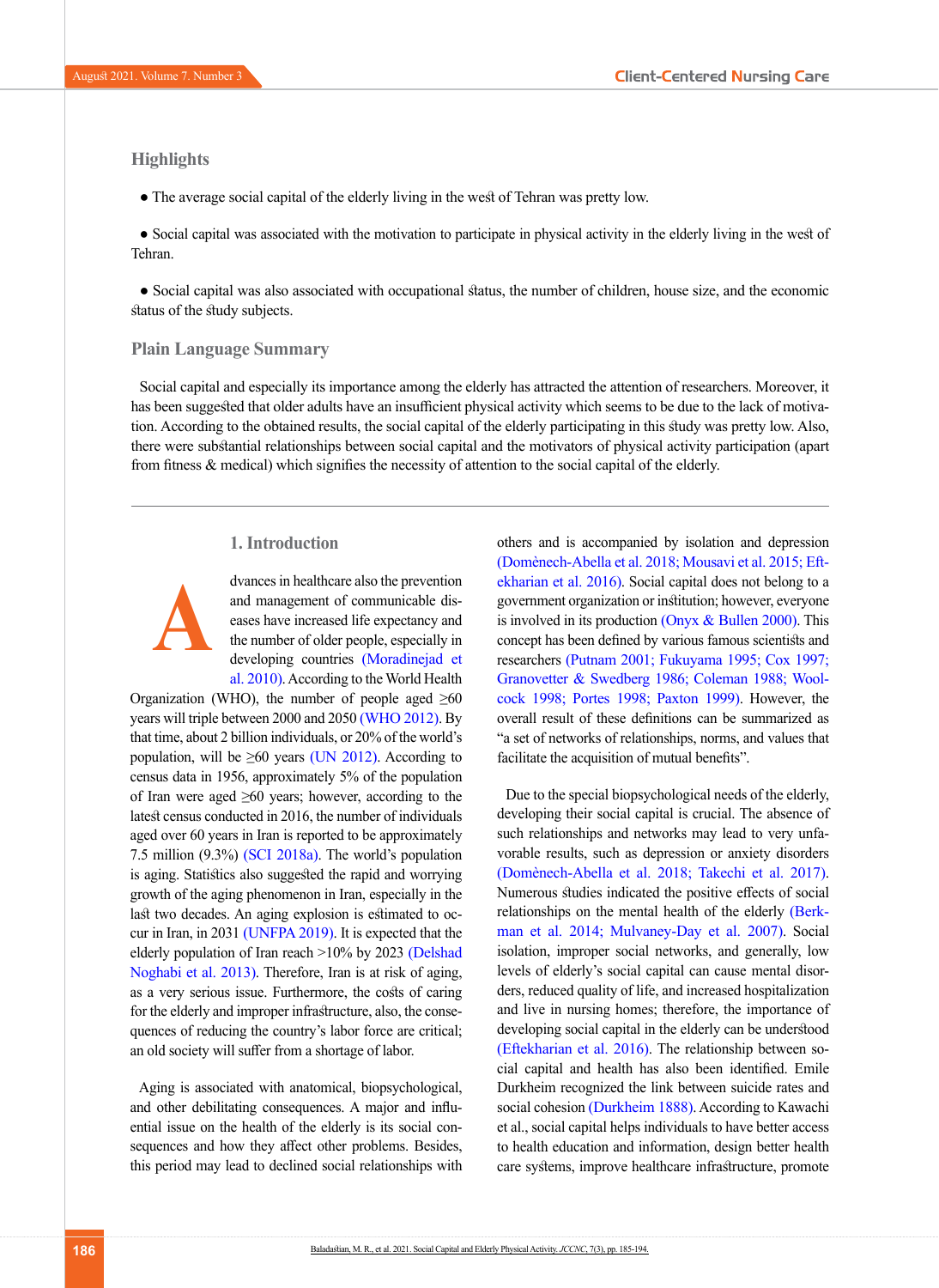preventive efforts (disease prevention), and cultivate cultural norms that identify and introduce those that affect the health of the community [\(Kawachi et al. 1997\)](#page-8-3). Social capital refers to the connections between the members of a network as a valuable resource that achieves the goals of the members by creating norms and mutual trust (Putnam [2001\).](#page-9-1) In other words, social capital is the ability of individuals to create and promote the social network and is closely related to community health [\(Berkman et al. 2014](#page-7-6); Torres et al. 2013). Social capital can have a much better effect on the health of the elderly than economic capital. Social capital can improve the health of individuals and reduce the social isolation of the elderly (Koosheshi et al. [2016\).](#page-8-4) Additionally, it greatly improves the elderly's relationships and meeting their needs and prevents depression, isolation, and loneliness in them [\(Berkman et al. 2014](#page-7-6); [Cao & Rammohan 2016\).](#page-7-7)

Social capital includes social networks, connections between different individuals, social participation, voluntary behaviors, and trust between individuals [\(Putnam 2001\)](#page-9-1). The concept of social capital focuses on social networks and interactions within communities and how these relationships affect health. Due to the communication role of nurses, they have a special place in social capital promotion [\(Lauder et al. 2006\)](#page-8-5). Nurses are often involved in activities that promote relationships between individuals and communities. Accordingly, it promotes participatory activities and connects individuals to knowledge in practical and theoretical manners [\(Lauder et al. 2006](#page-8-5); Burt 2009). The issue of mediation expressed by Burt (2009) well expresses the value of nurses in creating and promoting social capital. Burt believes that an individual who acts as a communicator in the field of social relations, between individuals and groups, plays a critical role in creating a network of relationships and promoting social capital. Nurses have long been a link between different groups in the health system, the health system and the social system, health professionals and patients, patients, and their families, and in general, they are an example of these link creators that facilitate the flow of information between individuals and groups (Burt 2009). Understanding social capital as a concept related to health promotion makes nurses find their role on this issue and is a method for them to add a social component to health assessment. It also acknowledges that individuals do not just have personal needs, but live in a world of interpersonal relationships (Looman & Lindeke 2005; Hean et al. 2013). Nurses play a significant role in creating, maintaining, and promoting social capital, i.e., especially evident through the care they provide (Hean et al. 2013).

Physical activity and exercise can improve the social network of the elderly by increasing social capital (Torres et al. 2013). Moreover, regarding the effects of physical activity on mental health, investigations indicated that activity increases independence and reduces depression, isolation, and stress in the elderly [\(Hoseini et al. 2018\)](#page-8-6). Choosing an active lifestyle in which regular physical activity and sports have a special place is among the essential strategies; due to its ability to create internal motivation and its low cost can solve multiple biopsychological problems of the elderly. Such measures help them to maintain biopsychological health at this critical period in individuals' lives [\(Sciamanna et al. 2017](#page-9-4); [Lok, Lok & Canbaz 2017\)](#page-8-7). Exercise or physical activity can reduce the risk of cardiovascular disease, prevent osteoporosis and diabetes, and maintain optimal body function [\(Koolhaas et al. 2017;](#page-8-8) [Sforza](#page-9-5)  [et al. 2016;](#page-9-5) [Lima et al. 2019;](#page-8-9) [Kong & So 2017\).](#page-8-10) Additionally, there is ample evidence that regular exercise and physical activity can also affect a subject's mental health and help to reduce depression, stress, and anxiety, as common conditions in the elderly [\(Lok et al. 2017;](#page-8-7) [Roh et al.](#page-9-6)  [2015](#page-9-6); [Bhamani et al. 2015\).](#page-7-8) Despite the biopsychological benefits of physical activity, numerous older people are not adequately active [\(Sahaf et al. 2014;](#page-9-7) Vagetti et al. 2014; [Benka Wallén et al. 2015\)](#page-7-9). Most elderly people have little physical activity, and in some cases, they even consider it harmful [\(Schuch et al. 2017;](#page-9-8) Franco et al. 2015; [Hupin](#page-8-11)  [et al. 2015\)](#page-8-11).

This inactivity may be due to a lack of activity motivation. Motivation is the driving force that leads to longterm purposeful behavior. Motivation is an inner driving force that biopsychologically leads individuals to pursue a goal to meet their needs and expectations. In other words, motivation is the inner state of a living being that leads to stimulation, continuity, energy, and direction of behavior. Several theories of motivation explain its structure, including Maslow, Herzberg, and Rogers' theory of protection motivation, which can be related to physical activity [\(Plotnikoff & Trinh 2010;](#page-9-9) [Rudolph 2016\)](#page-9-10). Therefore, determining appropriate strategies to increase the participation of the elderly in physical activities is critical. In this regard, recognizing the effective motivational dimensions (health, social, physical fitness, etc.) of exercise and activity habits of the elderly can be a useful step to benefit them from physical activity. To understand the athletic behavior of the elderly, researchers have examined the motivational aspects of the elderly's decisions to initiate and continue physical activity. Some studies indicated that the greatest motivation for physical activity in the elderly is its positive effect on health, as well as its social benefits and pleasure (Sjörs et al. 2014; [Gray et al. 2016](#page-8-12); [Gothe & Kendall](#page-8-12)  [2016](#page-8-12); Patrícia & Neves 2014). The results of these studies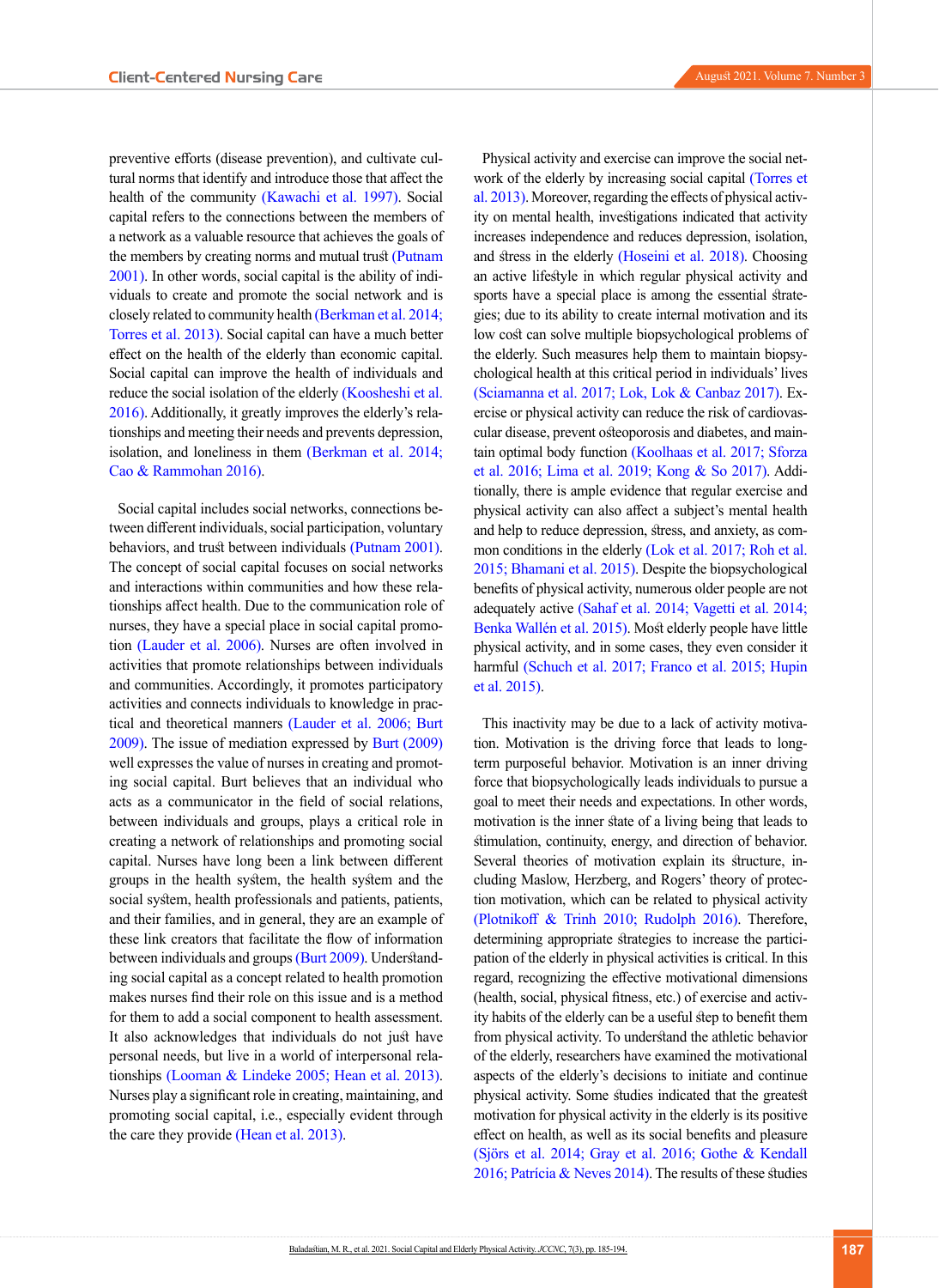cannot be generalized to all the elderly; thus, further research is required to investigate the factors related to physical activity in the elderly. Besides, considering the growing elderly population, we will face serious issues about this vulnerable group and their problems. There are limited studies on social capital and physical activity (Lindström, 2011; [Mummery et al. 2008](#page-8-13); [Mousavi 2016;](#page-8-14) [Fu et al.](#page-7-10)  [2018\).](#page-7-10) Given the above and the responsibilities of community health nurses, especially concerning vulnerable groups, like the elderly, the need for this research becomes clear. Therefore, this study aimed to determine the relationship between social capital and motivation to participate in physical activity among the elderly living in the West of Tehran City, Iran, in 2020.

## **2. Materials and Methods**

This was a descriptive correlational study. The research setting included public places, such as passages and sidewalks, shopping centers, parks, mosques, etc. in the west of Tehran City, Iran (districts 5, 9, 21, & 22 of Tehran Municipality). The study population included all the elderly living in the west of Tehran who was present in the study setting. The inclusion criteria were an age of 60 years and older, no cognitive impairment characterized by the abbreviated instrument of cognitive impairment [achieving score 8 and above on Abbreviated Mental Test (AMT)], ability to communicate (the absence of hearing, speech, etc. disorders), the lack of obvious disability and movement disorders, and being literate (at least reading & writing level).

To determine the sample size, 95% confidence level and 90% test power were considered. Moreover, we assumed that the correlation coefficient of social capital of the elderly with their participation in physical activity was at least 0.2; thus, this correlation was considered statistically significant, and after quantification in the following formula, the sample size was estimated as 265. To increase generalizability, the sample size was increased by approximately 50%. Therefore, the final sample size was determined to be 400 subjects who were recruited by the multistage cluster بسمه تعالی sampling method [\(Formula 1\).](#page-3-0)

<span id="page-3-0"></span>1.

$$
n = \frac{(z_{1-\alpha/2} + z_{1-\beta})^2}{w^2} + 3
$$

$$
w = \frac{1}{2} \ln \frac{1+r}{1-r}
$$

$$
n = \frac{(1/96 + 1.28)^2}{(0/2)^2} + 3 = 265
$$

<sup>1</sup> 0/ <sup>2</sup> ln <sup>1</sup> <sup>=</sup>  $\cdot$ 

$$
w = \frac{1}{2} \ln \frac{1 + 0/2}{1 - 0/2} = 0/2
$$

$$
265 + \frac{265}{2} \approx 400
$$

Demographic information questionnaire, AMT, Participation Motivation Questionnaire for Older Adults (PMQOA), and Onyx and Bullen social capital scale were used to gather the necessary data.

Demographic information questionnaire included data, such as age, gender, literacy, marital status, the number of children, people living with the elderly, having diseases, house size and status, and economic status.

Abbreviated Mental Test (AMT): The AMT was first designed by Hodkinson in the United States [\(Hodkinson](#page-8-15)  [1972\)](#page-8-15). Cronbach's alpha coefficient (0.76) was used to measure internal reliability and the intra-rater reliability method was applied to measure the external reliability of the Persian version of AMT [\(Bakhtiyari et al. 2014\)](#page-7-11). This questionnaire has 10 questions with short answers. The correct and incorrect answers are given 1 and 0 points, respectively. The scores range between zero and 10. After evaluation, the elderly are divided into two groups with normal cognitive status  $(\geq 8)$  and cognitive impairment (<7) [\(Bakhtiyari et al. 2014\)](#page-7-11). All subjects whose results were analyzed met the inclusion criteria and received a passing score on the AMT.

Participation Motivation Questionnaire for Older Adults (PMQOA): This tool was developed by [Kirkby](#page-8-16)  [et al. \(1999\)](#page-8-16) and translated into Persian by [Nourbakhsh](#page-8-17)  [et al. \(2010\).](#page-8-17) This questionnaire has 29 questions and is scored based on a three-point Likert-type scale (not important=1, moderately important =2, very important=3). It has 6 subscales of motivating factors in physical activity participation, including social (5 questions), fitness (5 questions), fame (5 questions), competition-benefits (7 questions), medical (4 questions), and involvement (3 questions). Each motivating factor is given a minimum of 1 and a maximum of 3 points. The scores obtained in each of these 6 motivating factors are transformed into 0-100 index and there is no total motivation score. The higher the calculated average of each factor, the more important the motivational factor for the elderly concerning participation in physical activity. Cronbach's alpha coefficients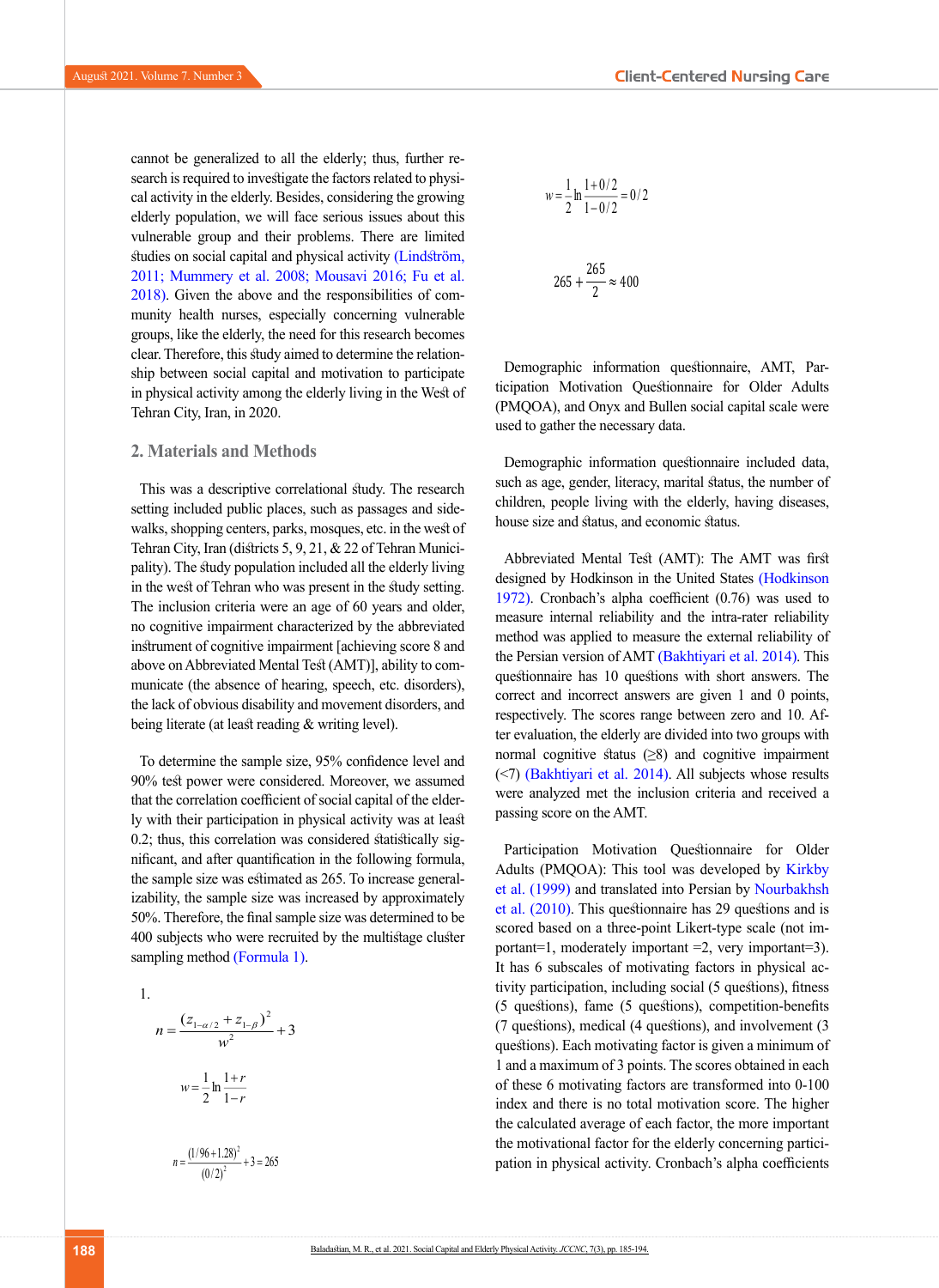for all motivational factors of the tool's Persian version were reported to range between 0.7 and 0.77 [\(Kholousi](#page-8-18)  [et al. 2018\).](#page-8-18)

Onyx Social Capital Questionnaire: This scale was developed by Onyx and Bullen in 2000 in Australia. There are 36 questions in this questionnaire; the questions from 1 to 13 are related to the structural dimension, 14 to 22 concern the communication dimension, and 23 to 32 are associated with the cognitive dimension of social capital. The last 4 questions address those who are employed. It has 3 dimensions, i.e., scored based on a 5-point Likert-type scale, as follows: very low (1 point), low (2 points), medium (3 points), high (4 points), and very high (5 points). The scores range from 32 and 180 and higher scores indicate greater social capital [\(Onyx & Bullen 2000\).](#page-8-1) This questionnaire was translated into Persian and its validity and reliability were determined, subsequently. The Internal consistency (Cronbach's alpha coefficient) for the questionnaire was measured as 0.96 [\(Eftekharian et al. 2016\).](#page-7-2)

|  |  |  |  | <b>Table 1.</b> Demographic characteristics of the study participants |  |  |  |  |
|--|--|--|--|-----------------------------------------------------------------------|--|--|--|--|
|--|--|--|--|-----------------------------------------------------------------------|--|--|--|--|

| <b>Characteristics</b>         |                                       | No.(%)     |
|--------------------------------|---------------------------------------|------------|
|                                | 60-64                                 | 147(36.8)  |
|                                | 65-69                                 | 135(33.8)  |
| Age (y)                        | 70 and more                           | 118(29.4)  |
|                                | Mean±SD: 66.84±4.39<br>Max-Min: 76-60 |            |
| Gender (76-60 (Max-Min))       | Male                                  | 229(57.3)  |
|                                | Female                                | 171(42.7)  |
|                                | Only reading and writing              | 108(27)    |
|                                | Less than high school                 | 139(34.8)  |
| Literacy                       | High school                           | 86(21.5)   |
|                                | Higher education                      | 67(16.7)   |
|                                | Working                               | 179(44.7)  |
| Occupational status            | Not working                           | 221(55.3)  |
|                                | Married                               | 264(66)    |
| <b>Marital status</b>          | Divorced                              | 4(1)       |
|                                | Widowed                               | 132(33)    |
|                                | Zero                                  | 11(2.8)    |
|                                | One                                   | 133(33.3)  |
| The number of children         | Two                                   | 143(35.7)  |
|                                | Three and more                        | 113(28.2)  |
|                                | Spouse and/or Children                | 384(96)    |
| People living with the elderly | Alone (and other)                     | 16(4)      |
|                                | Cardiovascular                        | 155(38.7)  |
|                                | <b>Diabetes</b>                       | 103(25.7)  |
| Underlying diseases            | Musculoskeletal                       | 137(34.3)  |
|                                | No disease                            | 5(1.3)     |
|                                | Lower than 60 $m2$                    | 103(25.7)  |
| House size                     | Between 60 and 100 m <sup>2</sup>     | 153(38.3)  |
|                                | Higher than 100 $m2$                  | 144(36)    |
|                                | Owner                                 | 245(155)   |
| House status                   | Rental                                | 61.3(38.7) |
|                                | Not good                              | 82(20.5)   |
| Economic status                | Pretty good                           | 243(60.8)  |
|                                | Good                                  | 75(18.7)   |

**Client- Centered Nursing Care**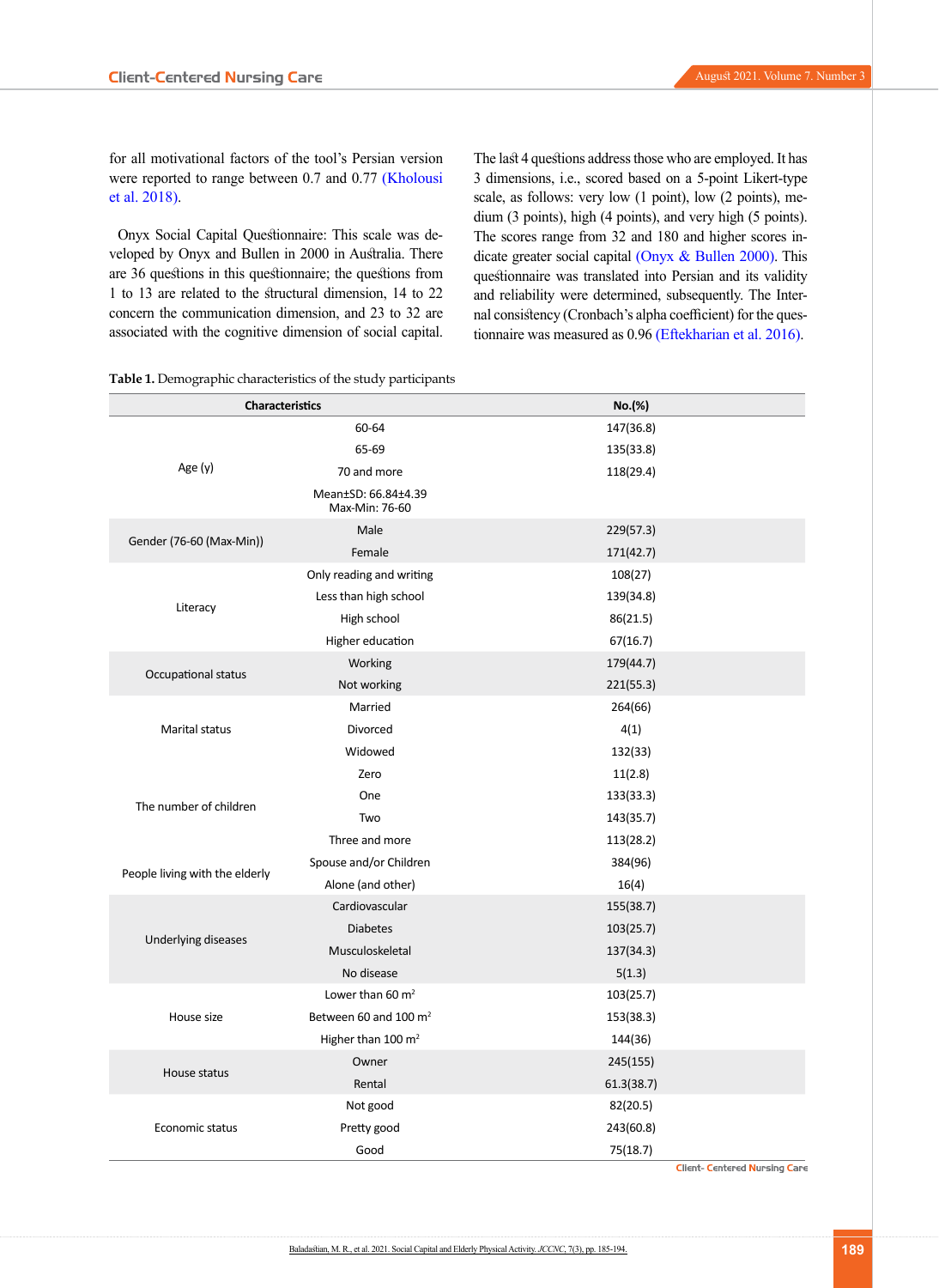| <b>Social Capital</b><br><b>Activity</b><br>Participation Motivation |   | <b>Structural Social</b><br>Capital | Communicational<br><b>Social Capital</b> | <b>Cognitive Social</b><br>Capital | <b>Total Social Capital</b>          |
|----------------------------------------------------------------------|---|-------------------------------------|------------------------------------------|------------------------------------|--------------------------------------|
| Social factor                                                        | r | 0.14                                | 0.15                                     | 0.17                               | 0.17                                 |
|                                                                      | P | 0.005                               | 0.002                                    | < 0.001                            | 0.001                                |
| Fitness factor                                                       | r | 0.08                                | 0.08                                     | 0.05                               | 0.09                                 |
|                                                                      | P | 0.075                               | 0.082                                    | 0.253                              | 0.054                                |
| Fame factor                                                          | r | 0.15                                | 0.13                                     | 0.11                               | 0.16                                 |
|                                                                      | P | 0.003                               | 0.007                                    | 0.023                              | 0.001                                |
| Compete-benefits factor                                              | r | 0.15                                | 0.19                                     | 0.15                               | 0.19                                 |
|                                                                      | P | 0.002                               | < 0.001                                  | 0.002                              | < 0.001                              |
| Medical factor                                                       | r | 0.02                                | 0.03                                     | 0.02                               | 0.04                                 |
|                                                                      | P | 0.658                               | 0.492                                    | 0.656                              | 0.429                                |
| Involvement factor                                                   | r | 0.11                                | 0.17                                     | 0.15                               | 0.16                                 |
|                                                                      | P | 0.018                               | 0.001                                    | 0.002                              | 0.001                                |
|                                                                      |   |                                     |                                          |                                    | <b>Client- Centered Nursing Care</b> |

**Table 2.** Correlation between social capital and its dimensions and physical activity participation motivation factors

Data analysis was performed using SPSS. Frequency distribution tables were used for the qualitative variables and the numerical indices of minimum, maximum, mean, and standard deviation were used for the quantitative variables. In the inferential statistics section, Pearson's correlation coefficient, Independent Samples t-test, and Analysis of Variance (ANO-VA) were used. The significance level was set at P<0.05.

## **3. Results**

The demographic characteristics of the study subjects are presented in Table 1. The relationship between participation motivation factors and social capital and its dimensions is illustrated in Table 2. Table 3 demonstrates the significant relationships between demographic characteristics and social capital and motivation factors of the subjects.

**Table 3.** Significantly correlated demographic characteristics of the participants with social capital and participation motivation factors

| <b>Characteristics</b> | <b>Main Variable</b>    | <b>Test Result</b>                    | <b>Test Type</b>   |
|------------------------|-------------------------|---------------------------------------|--------------------|
| Occupational status    | Total social capital    | $t = 3.68$<br>$df = 398$<br>P < 0.001 | Independent t-test |
|                        | Total social capital    | $F = 6.1$<br>P < 0.001                |                    |
| The number of children | Social factor           | $F = 2.84$<br>$P = 0.037$             | <b>ANOVA</b>       |
|                        | Compete-benefits factor | $F = 2.94$<br>$P = 0.033$             |                    |
|                        | Total social capital    | $F = 5.26$<br>$P = 0.006$             |                    |
| House size             | Fame factor             | $F = 5.48$<br>$P = 0.004$             | <b>ANOVA</b>       |
|                        | Compete-benefits factor | $F = 3.86$<br>$P = 0.022$             |                    |
|                        | Total social capital    | $F = 12.82$<br>P<0.001                |                    |
| Economic status        | Fame factor             | $F = 16.88$<br>P<0.001                | <b>ANOVA</b>       |
|                        | Compete-benefits factor | $F = 13.8$<br>P<0.001                 |                    |

**Client- Centered Nursing Care**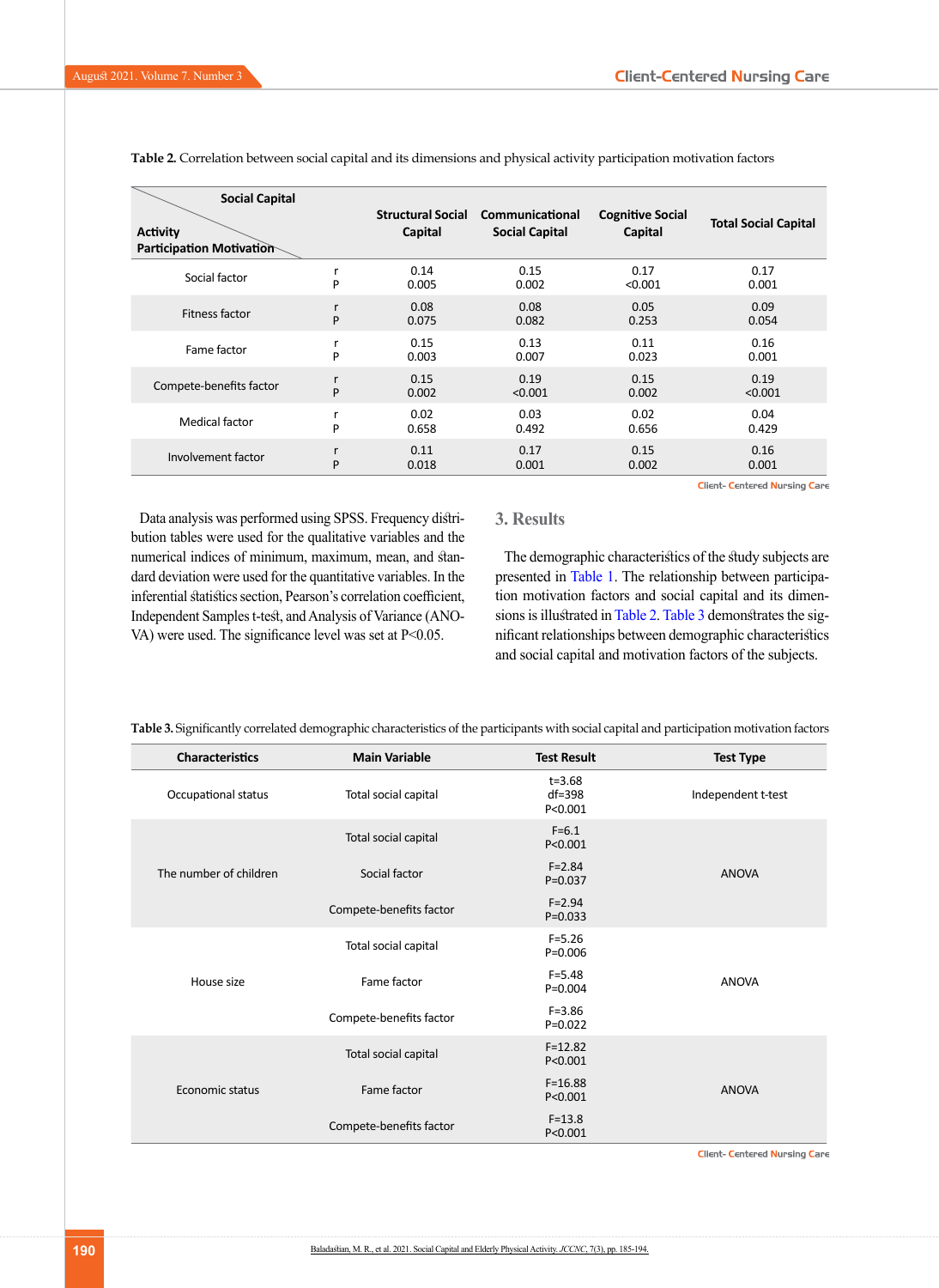## **4. Discussion**

This study determined the relationship between social capital and physical activity participation motivation among the elderly living in the west of Tehran City, Iran. The Mean±SD age of the study subjects (66.84±4.39) may initially seem low. However, the study population is older people who are present in public and therefore relatively active. As per Table 2, the social factor of activity participation motivation was significantly and positively related to the total social capital and its dimensions  $(P<0.05)$ . Thus, with increasing the score of the social factor, social capital and its dimensions also elevated. In short, social capital and its dimensions presented a significant positive relationship with all activity motivation factors, except the fitness and medical factors. Social capital and its dimensions were correlated with those motivational factors of activity, i.e., to some extent related to social relations (i.e., social, fame, compete-benefits, & involvement factors). Social context may increase physical activity levels [\(Kokkonen et al.](#page-8-19)  [2019](#page-8-19), [Salvy et al. 2009\).](#page-9-11) Lindstrom found that the social capital of 18- to 80-year-olds was related to their physical activity (Lindström 2011). Herbolsheimer et al. also concluded that low levels of social capital in older people living in the community were associated with low levels of physical activity [\(Herbolsheimer et al. 2017\)](#page-8-20).

These results were consistent with those of the present study. However, in a study on nurses working in governmental hospitals in Yazd City, Iran, social capital was related to the level of participation in sports activities; however, this relationship could not explain a large part of the variance of the study population. Accordingly, the relationship between demographic variables and sports activities was much stronger than the relationship between social capital and these activities (Parsamehr & Torkan 2012). There were the difference between the population, applied instruments, and the statistical analysis methods of our research and their study.

As per Table 3, the social capital of the study participants was significantly related to employment status, the number of children, house size, and their economic status. Employment status is among the factors that due to its nature can affect the number of interpersonal relationships. Employed individuals have relationships with others according to their job requirements; accordingly, this condition creates social relationships. Furthermore, lower pensions, compared to employment wages can cause financial stress. A systematic review revealed the relationship between retirement and depression, i.e., partly caused by low income in this period of life [\(Li et al. 2021\).](#page-8-21) Nakhaie and Kazemipur's data were also congruent with ours [\(Nakhaie & Kazemipur 2013\)](#page-8-22).

According to the obtained results, social capital was related to the number of children of the research subjects. This can be justified by increasing the relationships of the elderly as a result of having more children. Shi considered the relationship between the number of children and parental happiness [\(Shi 2016\).](#page-9-12) Other studies also emphasized the relationship between social capital and happiness (Rodríguez-Pose & Von Berlepsch 2014; Bjørnskov 2008; [Leung et al. 2011\)](#page-8-23). This is because having more children can produce greater happiness and increase social relationships. According to the collected results, social capital was associated with house size. This issue can also be related to the happiness of the elderly. This is because a bigger house can provide more peace and comfort for the residents. The economic status of the study participants was another demographic variable that was significantly related to social capital. It has been shown that the economic status and social capital of adults are associated [\(Phongsavan et](#page-9-13)  [al. 2006\)](#page-9-13). Additionally, a better economic situation can be associated with more happiness, which in turn, increases social capital. A better economic situation indicates less worry.

The relationship between the economic status and the factors of fame and compete-benefits remains debatable. As the economic situation improves, these factors became more important for the study participants. The reason for this relationship may concern social capital. In other words, as the economic situation improves, a subject's social capital increases. Besides, this increase in social capital can be reflected in increasing the importance of fame factors and competitive benefits.

### **5. Conclusion**

There was a significant relationship between social capital and social, fame, compete-benefits, and the involvement components of motivational factors of participation in the physical activity of the elderly. The social capital of the examined elderly was related to their occupation status, the number of children, house size, and economic status. The fame factor of motivation to participate in the physical activity of the elderly was associated with the size of a house and their economic status. Additionally, competitive benefits were related to the number of children and economic status. The obtained results can be used to inform nurses and nursing students to pay more attention to aging. It is also possible to take effective steps to improve the levels of physical activity of the elderly by strategies to promote their social capital, which requires further research, especially in the form of field trials. By presenting the results to the health centers as well as the municipality, implementing the proposed ideas will not be out of reach.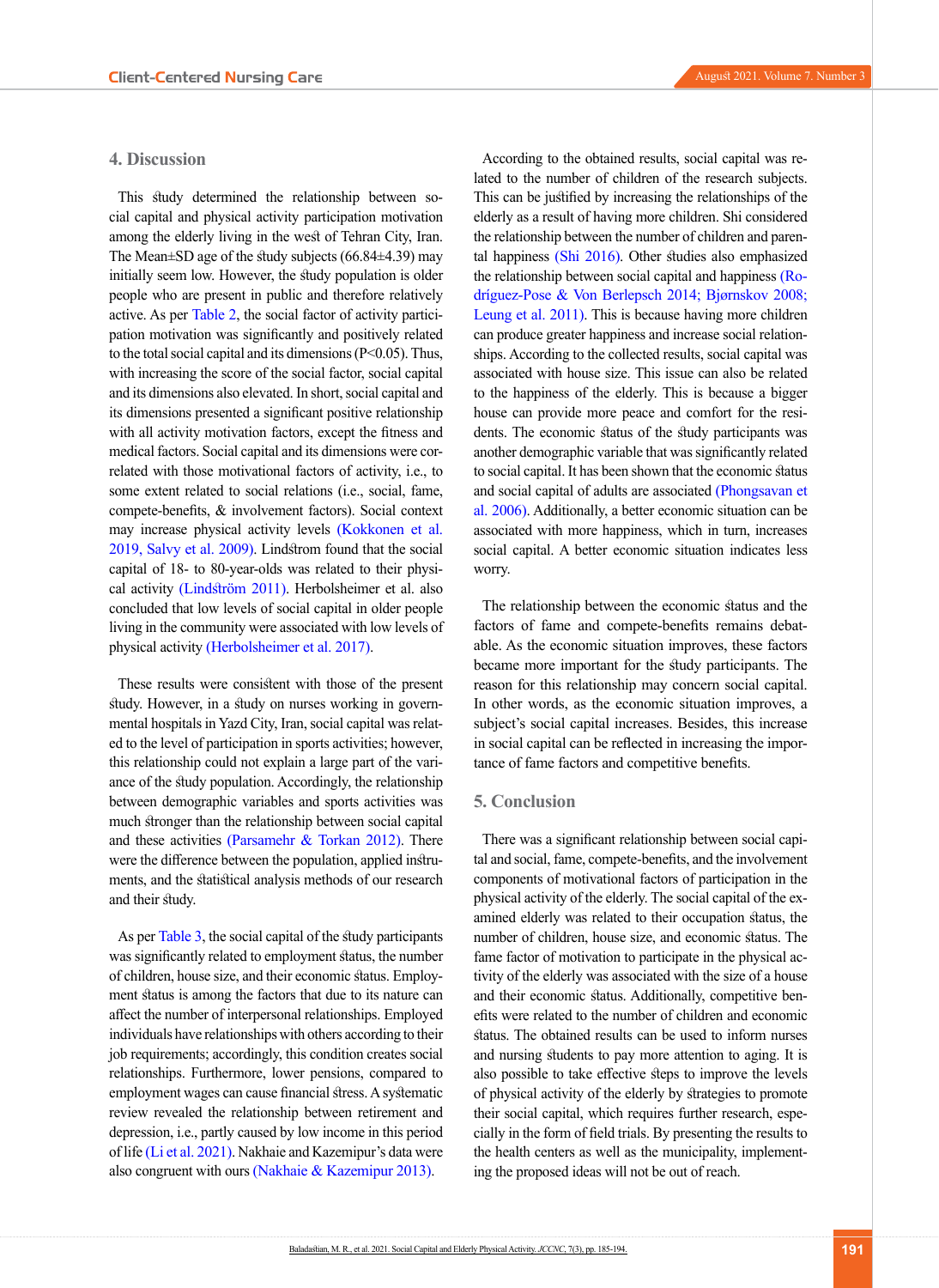This descriptive research failed to identify cause-andeffect relationships. Therefore, its results should be used with caution. Moreover, the study participants' answers to the questions were self-reported and may affect the accuracy of the results.

#### **Ethical Considerations**

#### **Compliance with ethical guidelines**

This study was approved by the Ethics Committee of Iran University of Medical Sciences (Code: IR.IUMS. REC.1398.1174). Written informed consent was sought from the subjects.

#### **Funding**

This study was funded by the Iran University of Medical Sciences (IUMS). The study was extracted from the MSN. thesis of the first author at the Department of Community Health Nursing, School of Nursing and Midwifery, Iran University of Medical Sciences, Tehran.

#### **Authors' contributions**

Conceptualizaion, designing, data collecting, writing - the initial draft, and writing - revision and editing: Mohammad Reza Baladastian; Supervision: Sara Janmohammadi; Statistical consultant: Shima Haghani.

#### **Conflict of interest**

The authors declared no conflicts of interest.

#### **Acknowledgments**

The authors would like to appreciate the municipality of Tehran in districts 5, 9, 21, and 22.

#### **References**

- <span id="page-7-11"></span>Bakhtiyari, F., et al. 2014. [Validation of the Persian version of Abbreviated Mental Test (AMT) in elderly residents of Kahrizak Charity Foundation (Persian)]. *Iranian Journal of Diabetes and Metabolism*, 13(6), pp. 487-94. [http://ijdld.tums.ac.ir/article-](http://ijdld.tums.ac.ir/article-1-5271-en.html)[1-5271-en.html](http://ijdld.tums.ac.ir/article-1-5271-en.html)
- <span id="page-7-9"></span>Benka Wallen, M., et al. 2015. Levels and patterns of physical activity and sedentary behavior in elderly people with mild to moderate Parkinson disease. *Physical Therapy*, 95(8), pp. 1135-41. [\[DOI:10.2522/ptj.20140374\]](https://doi.org/10.2522/ptj.20140374)
- <span id="page-7-6"></span>Berkman, L. F., Kawachi, I. & Glymour, M. M., 2014. *Social epidemiology.* 2nd ed. Oxford: Oxford University Press. [[DOI:10.1093/med/9780195377903.001.0001](https://doi.org/10.1093/med/9780195377903.001.0001)]
- <span id="page-7-8"></span>Bhamani, M. A., et al. 2015. Depression and its association with functional status and physical activity in the elderly in Karachi, Pakistan. *Asian Journal of Psychiatry*, 14, pp. 46-51. [[DOI:10.1016/j.ajp.2014.12.004\]](https://doi.org/10.1016/j.ajp.2014.12.004)
- Bjørnskov, C., 2008. Social capital and happiness in the United States. *Applied Research in Quality of Life,* 3(1), pp. 43-62. [[DOI:10.1007/s11482-008-9046-6\]](https://doi.org/10.1007/s11482-008-9046-6)
- <span id="page-7-4"></span>Granovetter, M., & Swedberg R., 2011. *The Sociology of Economic Life.* 3rd ed. New York: Routledge. [https://www.rout](https://www.routledge.com/The-Sociology-of-Economic-Life/Granovetter-Swedberg/p/book/9780813344553)[ledge.com/The-Sociology-of-Economic-Life/Granovetter-](https://www.routledge.com/The-Sociology-of-Economic-Life/Granovetter-Swedberg/p/book/9780813344553)[Swedberg/p/book/9780813344553](https://www.routledge.com/The-Sociology-of-Economic-Life/Granovetter-Swedberg/p/book/9780813344553)
- Burt, R. S., 2009. Structural holes: *The social structure of competition. The forms of capital.* Cambridge: Harvard University Press. <https://books.google.com/books?id=FAhiz9FWDzMC&dq>
- <span id="page-7-7"></span>Cao, J. & Rammohan, A., 2016. Social capital and healthy ageing in Indonesia. *BMC Public Health,* 16, p. 631. [\[DOI:10.1186/](https://doi.org/10.1186/s12889-016-3257-9) [s12889-016-3257-9\]](https://doi.org/10.1186/s12889-016-3257-9)
- <span id="page-7-5"></span>Coleman, J. S., 1988. Social capital in the creation of human capital. *American Journal of Sociology,* 94, pp. S95-120. [[DOI:10.1086/228943\]](https://doi.org/10.1086/228943)
- Darabi, S. & Torabi, F., 2017. [Analysis and comparison of aging population in Europe and Asia during 1950 to 2015 (Persian)]. *Salmand: Iranian Journal of Ageing*, 12(1), pp. 30-43. [[DOI:10.21859/sija-120128](https://doi.org/10.21859/sija-120128)]
- <span id="page-7-0"></span>Delshad Noghabi, A., et al. 2013. [Polypharmacy and its related factors among elderlies (Persian)]. *Iran Journal of Nursing*, 26(83), pp. 1-9.<http://ijn.iums.ac.ir/article-1-1577-en.html>
- <span id="page-7-1"></span>Domenech-Abella, J., et al. 2018. Anxiety, depression, loneliness and social network in the elderly: Longitudinal associations from The Irish Longitudinal Study on Ageing (TILDA). *Journal of Affective Disorders*, 246, pp. 82-8. [[DOI:10.1016/j.](https://doi.org/10.1016/j.jad.2018.12.043) [jad.2018.12.043\]](https://doi.org/10.1016/j.jad.2018.12.043)
- Durkheim, É., 1888. [Suicide et natalité: étude de statistique morale (French)]. *Revue Philosophique de la France et de l'Étranger*, 26, pp. 446-63.<https://www.jstor.org/stable/41074966>
- <span id="page-7-2"></span>Eftekharian, R., et al. 2016. [Validity and reliability of Persian version of onyx social capital scale in elderly people (Persian)]. *Salmand: Iranian Journal of Ageing*, 11(1), pp. 174-89. [[DOI:10.21859/sija-1101174](https://doi.org/10.21859/sija-1101174)]
- Franco, M. R., et al. 2015. Older people's perspectives on participation in physical activity: A systematic review and thematic synthesis of qualitative literature. *British Journal of Sports Medicine,* 49(19), pp. 1268-76. [\[DOI:10.1136/bjsports-2014-094015](https://doi.org/10.1136/bjsports-2014-094015)]
- <span id="page-7-10"></span>Fu, C., et al. 2018. Association between social capital and physical activity among community-dwelling elderly in Wuhan, China. *International Journal of Gerontology*, 12(2), pp. 155-9. [[DOI:10.1016/j.ijge.2017.10.001](https://doi.org/10.1016/j.ijge.2017.10.001)]
- <span id="page-7-3"></span>Fukuyama, F., 1995. Social capital and the global economy. *Foreign Affairs,* 74(5), pp. 89-103. [\[DOI:10.2307/20047302\]](https://doi.org/10.2307/20047302)
- Gothe, N. P. & Kendall, B. J., 2016. Barriers, motivations, and preferences for physical activity among female African American older adults. *Gerontology & Geriatric Medicine,* 2, pp. 1-8. [[DOI:10.1177/2333721416677399](https://doi.org/10.1177/2333721416677399)]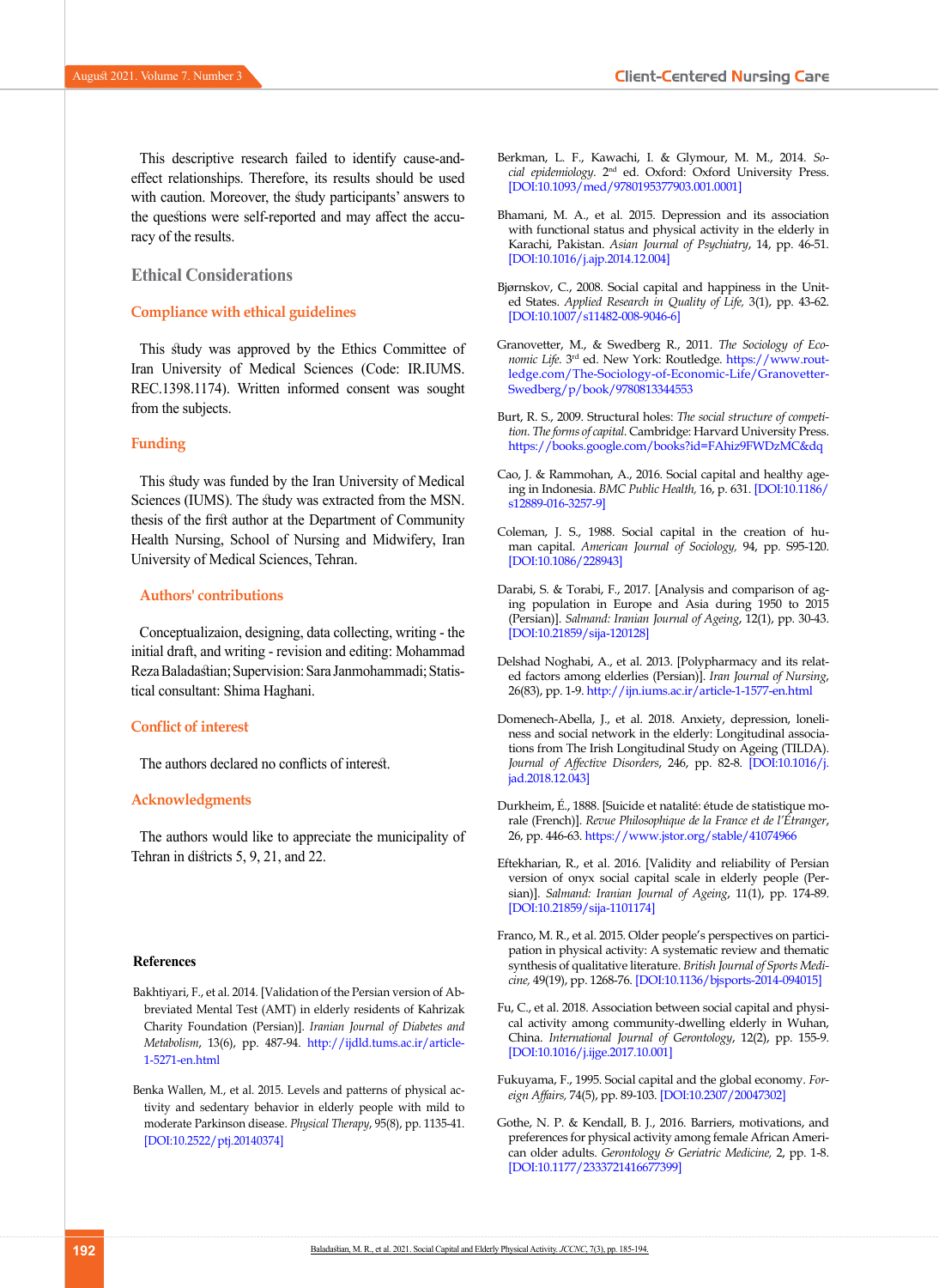- <span id="page-8-12"></span>Gray, P. M., et al. 2016. Motives and barriers to physical activity among older adults of different socioeconomic status. *Journal of Aging Physical Activity,* 24(3), pp. 419-29. [[DOI:10.1123/](https://doi.org/10.1123/japa.2015-0045) [japa.2015-0045](https://doi.org/10.1123/japa.2015-0045)]
- Hean, S., et al. 2013. A nurse's role in promoting social capital in children and young people. *Nursing Children and Young People,* 25(1), pp. 19-23. [\[DOI:10.7748/ncyp2013.02.25.1.19.s9535\]](https://doi.org/10.7748/ncyp2013.02.25.1.19.s9535)
- <span id="page-8-20"></span>Herbolsheimer, F., et al. 2017. Relationship between social isolation and indoor and outdoor physical activity in communitydwelling older adults in Germany: Findings from the ActiFE study. *Journal of Aging ad Physical Activity*, 25(3), pp. 387-94. [\[DOI:10.1123/japa.2016-0060](https://doi.org/10.1123/japa.2016-0060)]
- <span id="page-8-15"></span>Hodkinson, H. M., 1972. Evaluation of a mental test score for assessment of mental impairment in the elderly. *Age and Ageing,*  1(4), pp. 233-8. [[DOI:10.1093/ageing/1.4.233](https://doi.org/10.1093/ageing/1.4.233)]
- <span id="page-8-6"></span>Hoseini, T., Heydari Nezhad, S. & Azmsha, T., 2018. [The role of motivation on the rate of participation elders in sport for all (Persian)]. *Research in Sport Management & Motor Behavior*, 8(16), pp. 103-11. [\[DOI:10.29252/JRSM.8.16.103](https://doi.org/10.29252/JRSM.8.16.103)]
- <span id="page-8-11"></span>Hupin, D., et al. 2015. Even a low-dose of moderate-to-vigorous physical activity reduces mortality by 22% in adults aged ≥60 years: A systematic review and meta-analysis. *British Journal of Sports Medicine,* 49(19), pp. 1262-7. [[DOI:10.1136/bjs](https://doi.org/10.1136/bjsports-2014-094306)[ports-2014-094306](https://doi.org/10.1136/bjsports-2014-094306)]
- <span id="page-8-3"></span>Kawachi, I., et al. 1997. Social capital, income inequality, and mortality. *American Journal of Public Health*, 87(9), pp. 1491-8. [\[DOI:10.2105/AJPH.87.9.1491](https://doi.org/10.2105/AJPH.87.9.1491)]
- <span id="page-8-18"></span>Kholousi, P., Tojari, F. & Esmaeili, S. M. R., 2018. [Determining motives and motivation factors among Iranian elders of male and female to participate in physical activities (Persian)]. *Strategic Studies on Youth and Sports*, 17(40), pp. 27-42. [http://](http://faslname.msy.gov.ir/article_254.html) [faslname.msy.gov.ir/article\\_254.html](http://faslname.msy.gov.ir/article_254.html)
- <span id="page-8-16"></span>Kirkby, R. J., et al. 1999. Exercise in older women: Motives for participation. *Australian Psychologist,* 34(2), pp. 122-7. [\[DOI:10.1080/00050069908257440](https://doi.org/10.1080/00050069908257440)]
- <span id="page-8-10"></span>Kong, S. & So, W. Y., 2017. Gender differences in body composition, physical activity level, physical fitness, and bone mineral density among elderly individuals living alone compared to those living with their spouses. *Journal of Men's Health,* 13(2), pp. 60-7. [\[DOI:10.22374/1875-6859.13.2.8\]](https://jomh.org/articles/10.22374/1875-6859.13.2.8)
- <span id="page-8-19"></span>Kokkonen, J., et al. 2019. Effectiveness of a creative physical education intervention on elementary school students' leisure-time physical activity motivation and overall physical activity in Finland. *European Physical Education Review,* 25(3), pp. 796-815. [\[DOI:10.1177/1356336X18775009\]](https://doi.org/10.1177/1356336X18775009)
- <span id="page-8-8"></span>Koolhaas, C. M., et al. 2017. Impact of physical activity on the association of overweight and obesity with cardiovascular disease: The rotterdam study. *European Journal of Preventive Cardiology,* 24(9), pp. 934-41. [[DOI:10.1177/2047487317693952](https://doi.org/10.1177/2047487317693952)]
- <span id="page-8-4"></span>Koosheshi, M., et al. 2016. [The effect of social capital on the health of the elderly with 60 or more years of age in Mashhad urban districts (Persian)]. *Journal of Social Sciences,* 13(1), pp. 109-29. [\[DOI:10.22067/JSS.V13I1.52668\]](https://dx.doi.org/10.22067/jss.v13i1.52668)
- <span id="page-8-5"></span>Lauder, W., et al. 2006. Social capital, rural nursing and rural nursing theory. *Nursing Inquiry,* 13(1), pp. 73-9. [[DOI:10.1111/](https://doi.org/10.1111/j.1440-1800.2006.00297.x) [j.1440-1800.2006.00297.x](https://doi.org/10.1111/j.1440-1800.2006.00297.x)]
- <span id="page-8-23"></span>Leung, A., et al. 2011. Searching for happiness: The importance of social capital. *Journal of Happiness Studies*, 12(3), pp. 443-62. [[DOI:10.1007/s10902-010-9208-8](https://doi.org/10.1007/s10902-010-9208-8)]
- <span id="page-8-21"></span>Li, W., et al. 2021. The longitudinal association between retirement and depression: A systematic review and meta-analysis. *American Journal of Epidemiology* , kwab125. [\[DOI:10.1093/aje/kwab125\]](https://doi.org/10.1093/aje/kwab125)
- <span id="page-8-9"></span>Lima, A. P. D., et al. 2019. Physical activity is associated with knowledge and attitudes to diabetes Type 2 in elderly. *Journal of Physical Education,* 30(1), pp. 1-10. [[DOI:10.4025/jphyseduc.](https://doi.org/10.4025/jphyseduc.v30i1.3017) [v30i1.3017](https://doi.org/10.4025/jphyseduc.v30i1.3017)]
- Lindström, M., 2011. Social capital, desire to increase physical activity and leisure-time physical activity: A populationbased study. *Public Health,* 125(7), pp. 442-7. [[DOI:10.1016/j.](https://doi.org/10.1016/j.puhe.2011.01.015) [puhe.2011.01.015\]](https://doi.org/10.1016/j.puhe.2011.01.015)
- <span id="page-8-7"></span>Lok, N., Lok, S. & Canbaz, M., 2017. The effect of physical activity on depressive symptoms and quality of life among elderly nursing home residents: Randomized controlled trial. *Archives of Gerontology Geriatrics*, 70, pp. 92-8. [[DOI:10.1016/j.](https://doi.org/10.1016/j.archger.2017.01.008) [archger.2017.01.008\]](https://doi.org/10.1016/j.archger.2017.01.008)
- Looman, W. S. & Lindeke, L. L., 2005. Health and social context: Social capital's utility as a construct for nursing and health promotion. *Journal of Pediatric Health Care*, 19(2), pp. 90-4. [[DOI:10.1016/S0891-5245\(04\)00277-9](https://doi.org/10.1016/S0891-5245(04)00277-9)]
- <span id="page-8-0"></span>Moradinejad, S., et al. 2010. [The effect of reminiscence therapy on elderly mental health (Persian)]. *Salmand: Iranian Journal of Ageing,* 5(3), pp. 60-6. [http://salmandj.uswr.ac.ir/article-](http://salmandj.uswr.ac.ir/article-1-280-en.html)[1-280-en.html](http://salmandj.uswr.ac.ir/article-1-280-en.html)
- <span id="page-8-14"></span>Mousavi, S. M., 2016. [Relationship between social capital and physical activity among the elderly referred to health centers in the city of Kerman in 2015 (Persian)] [PhD. dissertation]. *Kerman: Kerman University of Medical Sciences*. [http://eprints.](http://eprints.kmu.ac.ir/25750/2/5715.pdf) [kmu.ac.ir/25750/2/5715.pdf](http://eprints.kmu.ac.ir/25750/2/5715.pdf)
- Mousavi, S. M., Haghi, M. & Gharasi Manshadi, M., 2015. Iran's health system and readiness to meet the aging challenges. *Iranian Journal of Public Health,* 44(12), pp. 1716-7. [\[PMID](https://pubmed.ncbi.nlm.nih.gov/26811829/)][\[PMCID\]](http://www.ncbi.nlm.nih.gov/pmc/articles/pmc4724751/)
- <span id="page-8-2"></span>Mulvaney-Day, N. E., Alegria, M. & Sribney, W., 2007. Social cohesion, social support, and health among Latinos in the United States. *Social Science & Medicine*, 64(2), pp. 477-95. [[DOI:10.1016/j.socscimed.2006.08.030](https://doi.org/10.1016/j.socscimed.2006.08.030)]
- <span id="page-8-13"></span>Mummery, W. K., et al. 2008. Associations between physical inactivity and a measure of social capital in a sample of Queensland adults. *Journal of Science Medicine in Sport,* 11(3), pp. 308-15. [[DOI:10.1016/j.jsams.2007.06.002](https://doi.org/10.1016/j.jsams.2007.06.002)]
- <span id="page-8-22"></span>Nakhaie, M. R. & Kazemipur, A., 2013. Social capital, employment and occupational status of the new immigrants in Canada. *Journal of International Migration and Integration*, 14(3), pp. 419-37. [[DOI:10.1007/s12134-012-0248-2](https://doi.org/10.1007/s12134-012-0248-2)]
- <span id="page-8-17"></span>Nourbakhsh, M., et al. 2010. [The comparison of participation motives of male and female older adults for sport activities in Tehran (Persian)]. *Journal of Development and Motor Learning,* 2(2), pp. 49-69. [https://jmlm.ut.ac.ir/article\\_23802\\_2319.html?lang=en](https://jmlm.ut.ac.ir/article_23802_2319.html?lang=en)
- <span id="page-8-1"></span>Onyx, J. & Bullen, P., 2000. Measuring social capital in five communities. *The Journal of Applied Behavioral Science,* 36(1), pp. 23-42. [[DOI:10.1177/0021886300361002](https://doi.org/10.1177/0021886300361002)]